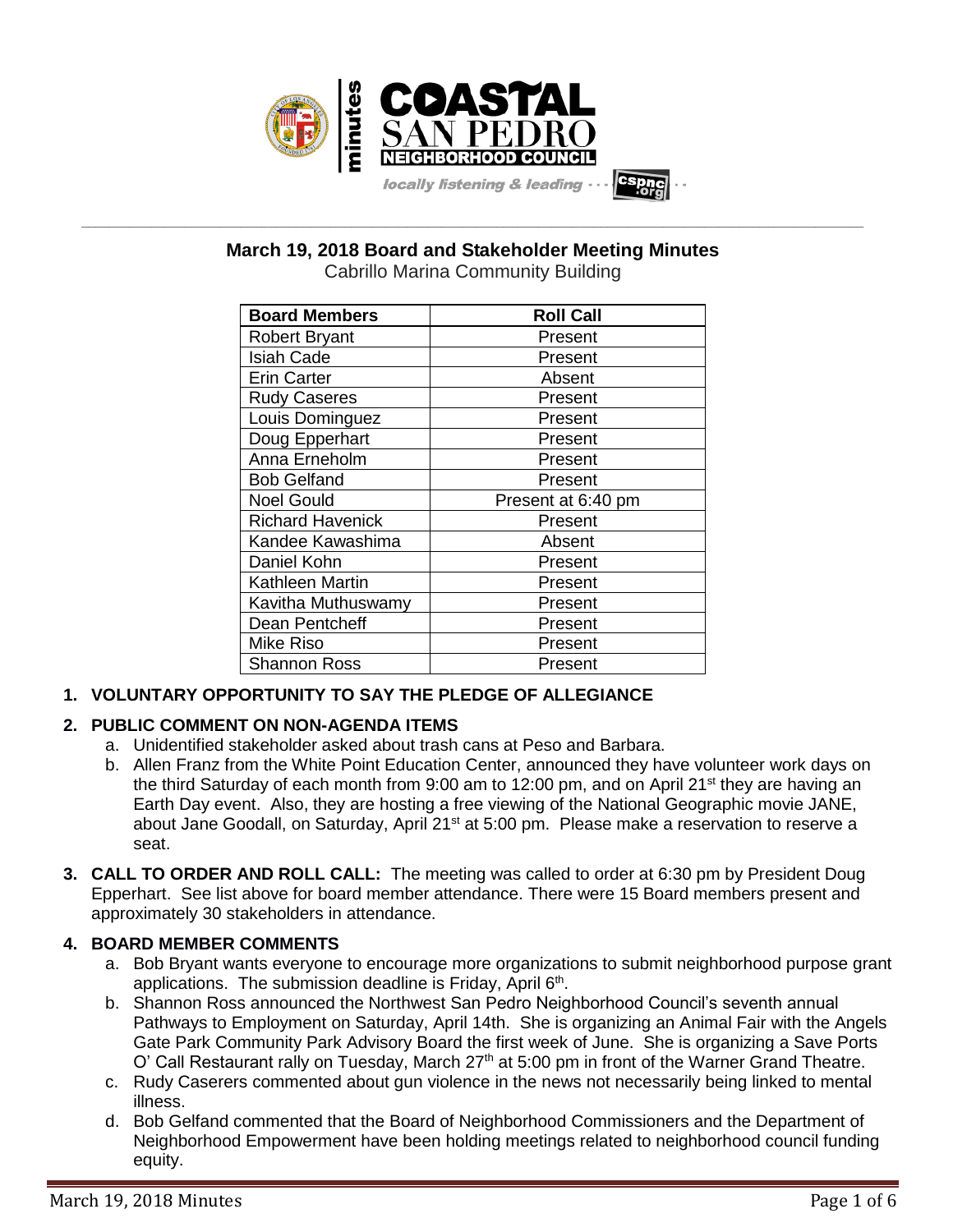- e. Mike Riso reported that the Park and Ride site should be getting cleaned up in the next few weeks, and in the long-term lights and cameras are to be installed.
- f. Dough Epperhart reported that a week ago Saturday, he, Christian Guzman, President of Central San Pedro Neighborhood Council, and some others met with representatives from the Boy Scouts of America at the Youth Center to discuss the lease process with the Port. They were able to tell the representatives the things that the community would like to see at the site. They may come to the meeting in April and will be forwarding general information to board members which will be posted on website.
- **5. APPROVAL OF PRIOR MEETING MINUTES** February 20, 2018 meeting minutes approved as corrected with 15 yes (Bryant, Cade, Caseres, Dominguez, Epperhart, Erneholm, Gelfand, Gould, Havenick, Khon, Martin, Muthuswamy, Pentcheff, Riso, and Ross), 0 noes, and 0 abstentions.

# **6. REPORTS FROM GOVERNMENT AGENCY REPRESENTATIVES**

- a. **LAPD REPORT** Senior Lead Officer Paul Winter
	- i. Officer Winter gave a brief overview of crime statistics for the area.
	- ii. If you are having your housed tented, please email him and let him know and he will try to do extra patrols. He recommends, that If you can, hire private security.
	- iii. He continues to work on Sunken City.
	- iv. Officer Winter answered questions from the board and stakeholders.
- b. **Assembly Member O'Donnell** Sarah Patterson, San Pedro Field Representative
	- i. The Assemblyman will be having Coffee and Conversation on Saturday, April 14<sup>th</sup> from 9:00 to 10:00 am at Siren's Java and Tea.
	- ii. Ms. Patterson answered questions from the board and stakeholders.
- c. **Councilman Joe Buscaino** San Pedro Field Deputy Ryan Ferguson
	- i. Mr. Ferguson did not have a report, he answered questions from the board and stakeholders.
- d. **Senator Steven Bradford** Brenda Baker, District Representative
- i. Ms. Baker did not have a report, she answered questions from the board and stakeholders.
- e. **Port of Los Angeles** Augie Bezmalinovich
	- i. The next meeting of the Board of Harbor Commissioners is Thursday, April  $5<sup>th</sup>$ , at 6:00 pm, at the Port Administration Building.
	- ii. Community Investment grant applications are available on the Port's website. There will be workshops on April 3<sup>rd</sup> and 4<sup>th</sup> at Banning's Landing. Applications are due by noon on Thursday, May 17, 2018.
	- iii. On Tuesday, March  $20<sup>th</sup>$ , there will be a town hall presentation on the LA Waterfront development, at the Warner Grand from 6:00 to 7:30 pm.
	- iv. Ports O' Call demolition has begun and should take about four weeks.
	- v. On Saturday, May 19<sup>th</sup> from 10:00 am to 3:00 pm the port is offering free one-hour harbor boat tours in celebration of World Trade Week.
	- vi. Mr. Bezmalinovich answered questions from the board and stakeholders.
- f. **Department of Neighborhood Empowerment (DONE)** Octaviano Rios, Neighborhood Council Advocate
	- i. Mr. Rios introduced Obiamaka Ude who will be the new Neighborhood Council Advocate for Coastal San Pedro Neighborhood Council.
	- ii. He also reported that Thomas Soong is now the Director of Outreach and Communications.
	- iii. Mr. Rios answered questions from the board and stakeholders.
- g. **Port of Los Angeles Port Police** Sargent Alvarez, Maritime Community Relations Officer Not present
- h. **Office of Mayor Garcetti** Manny Lopez, Harbor Area Representative Not Present
- i. **Congresswoman Nanette Barragan** Morgan Roth Field Representative Not present
- **7. PRESENTATION BY "CLIMATE RESOLVE" REGARDING CLIMATE CHANGE EFFECTS ON NEIGHBORHOODS AND SOLUTIONS TO SOME CLIMATE CHANGE PROBLEMS** – Kristina von

Hoffmann and Anna Van

- a. One of their goals is to effect solutions that are practical and help in real time.
- b. They helped get a Cool Roof Ordinance passed in the city.
- c. Ms. Hoffmann and Van answered questions from the board and stakeholders.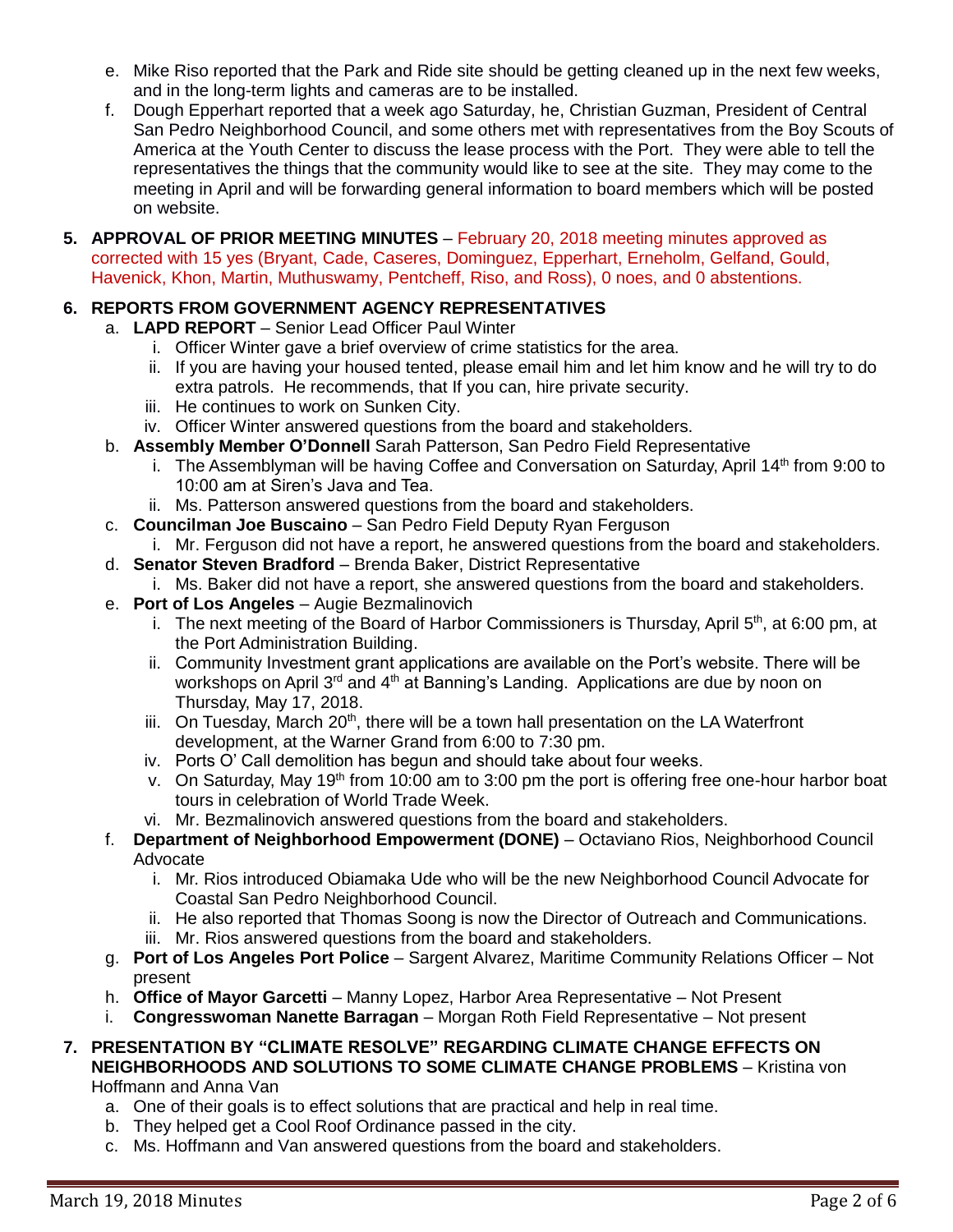- **8. RESOLUTION REGARDING SIGN ORDINANCE (COUNCIL FILE NUMBER 11-1705)** Patrick Frank, President, Ban Billboard Blight – See motion text below
	- a. There are 2 ordinances being considered, one by the City Planning Commission (B+) form 2015, and another drafted by the Planning and Land Use Management Committee (PLUM). The PLUM committee version would allow digital billboards almost everywhere across the city.
	- b. Discussion.
	- c. Mr. Frank answered questions from the board and stakeholders.

**Motion** by **Bob Gelfand** to amend the motion to add '*Coastal San Pedro Neighborhood Council reaffirms its position of 2015 and states the following…*' and '*Coastal San Pedro Neighborhood Council will file this resolution as a Community Impact Statement on Council File 11-1705* ' , second by **Richard Havenick**, passed with 12 yes (Cade, Caseres, Dominguez, Epperhart, Erneholm, Gelfand, Gould, Khon, Martin, Muthuswamy, Pentcheff, and Ross), 3 noes (Bryant, Havenick, and Riso), and 0 abstentions.

**Motion** by **Mike Riso** to approve the motion as amended, second by **Robert Bryant**, passed with 14 yes (Bryant, Caseres, Dominguez, Epperhart, Erneholm, Gelfand, Gould, Havenick, Khon, Martin, Muthuswamy, Pentcheff, Riso, and Ross), 1 no (Cade), and 0 abstentions.

#### **9. RESOLUTION REGARDING CURFEWS AT CABRILLO BEACH** – The Coastal San Pedro

Neighborhood Council supports maintaining the current nighttime curfew on Cabrillo Beach. Motion by **Dean Pentcheff** to remand the motion to the Parks and Coastline Committee, second by **Noel Gould**, passed with 11 yes (Caseres, Epperhart, Erneholm, Gelfand, Gould, Havenick, Khon, Martin, Muthuswamy, Pentcheff, and Ross), 2 noes (Dominguez and Riso), and 2 abstentions (Bryant and Cade).

#### **10. COMMITTEE REPORTS**

- a. Budget & Finance Committee Chair Bob Bryant Five Neighborhood Purpose Grant (NPG) applications have been received so far. The committee is planning a workshop to assist applicants with filling out applications. Grant applications must be submitted by Friday, April 6, 2018.
- b. Communications Committee Chair Shannon Ross i. She requested that committee members send her articles for an on-line newsletter.
- c. Emergency Preparedness and Public Safety Committee Chair Bob Gelfand
	- i. The Neighborhood Council Emergency Preparedness Alliance is meeting on Saturday, March 31, 2018.
- d. Parks and Coastline Committee Chair Noel Gould No new information
- e. Planning and Transportation Committee Chair Mike Riso No new information
- f. Environment and Sustainability Committee Chair Anna Erneholm No new information
- g. Economic Development Committee No new information
- h. Homeless Committee Kathleen Martin, Chair No new information

#### **11. TRESURER'S REPORT**

*Budget and Finance (Consent Calendar)*

### **12. BOARD APPROVAL OF MONTHLY EXPENDITURE REPORTS**

#### **13. BOARD APPROVAL OF EXPENSES**

**14. FUNDING REQUESTS** – None

Motion by **Louis Dominguez** to approve the consent calendar as presented, second by **Robert Bryant**, passed with 15 yes (Bryant, Cade, Caseres, Dominguez, Epperhart, Erneholm, Gelfand, Gould, Havenick, Khon, Martin, Muthuswamy, Pentcheff, Riso, and Ross), 0 no, and 0 abstentions.

- **15. APPROINTMENTS TO THE AD HOC COMMITTEE ON SUNKEN CITY** Adele Healy, Allen Franz, June Smith, Graham Robertson, Dean Pentcheff & Noel Gould to Chair appointed.
- **16. APPOINTMENTS OF OTHER COMMITTEE MEMBERS, COMMITTEE OFFICERS, AND OTHER BOARD REPRESENTATIVES** – Bob Gelfand appointed as designated Harbor Alliance of Neighborhood Councils (HANC) representative to replace Kandy Kawashima.

#### **17. ANNOUNCEMENTS**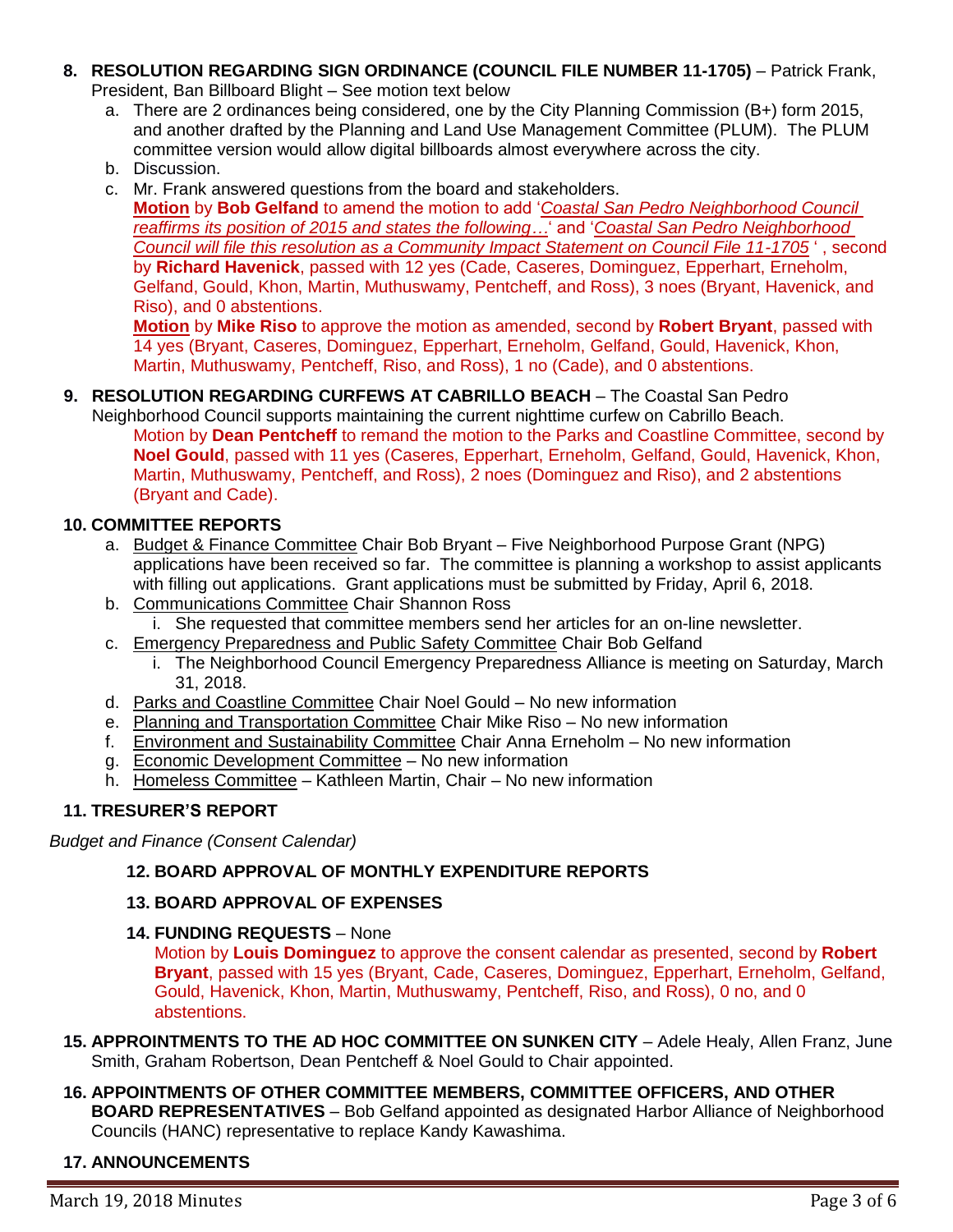a. Bob Gelfand reported that on Saturday, March 24<sup>th</sup> there will be a march against gun violence at 10:00 am in Pershing Square.

# **18. PUBLIC COMMENT ON NON-AGENDA ITEMS**

- a. A stakeholder expressed support for keeping the curfew in place at Cabrillo Beach.
- b. Leslie Jones expressed support for keeping the curfew in place at Cabrillo Beach.
- c. Donald Johnson questioned who, and how, was the pending multi-family development on Mesa between 18<sup>th</sup> and 19<sup>th</sup> approved.
- d. Shannon Ross asked everyone to please come to the Save Ports O' Call Restaurant rally on Tuesday, March 27<sup>th</sup> at 5:00 in front of the Warner Grand Theatre.

**19. ADJOURNMENT**:The meeting was adjourned at 9:10 pm. The next regular meeting is March 19, 2018.

Respectfully submitted, Sheryl Akerblom for the Coastal San Pedro Neighborhood Council

#### MOTION TEXT

#### **8. Resolution regarding sign ordinance (Council File Number 11-1705).**

In reference to City Council and Committees Council File Number: 11-1705:

*Resolved:* The Coastal San Pedro Neighborhood Council SUPPORTS VERSION B+ of the proposed sign ordinance as approved by the City Planning Commission on 10/22/2015 IF amended to REMOVE the PORT OF LOS ANGELES and DOWNTOWN SAN PEDRO as potential sign districts. We commend the Planning Department and the Planning Commission for their continued efforts to reduce sign pollution in Los Angeles and respectfully request:

- 1. The removal of the Port of Los Angeles Plan from the designation as a Tier 1 Sign District.
- 2. The development of a process whereby Communities with small "Regional Centers", such as San Pedro and Wilmington, could be exempted from consideration as Tier 1 Districts.
- 3. Specifically, the Coastal San Pedro Neighborhood Council supports the following:
	- a. Disapprove any AMNESTY for billboards that lack permits or have been altered in violation of their permits.
	- b. Disapprove the "grandfathering" of any sign districts that have been added to the ordinance since it was reviewed by CPC in 2009.
	- c. Disapprove any new process, including a Conditional Use Permit process to authorize construction or operation of digital off-site signs outside of sign districts.
	- d. Increase the takedown ratio of existing billboards in exchange for any new off-site signs in sign districts
	- e. Only allow Billboard companies credit for removing permitted signs.
	- f. Request that the City Attorney review all signs without permits and those altered in violation of their permits for enforcement action and compliance.
	- g. Prohibit off-site signage in city parks and recreation facilities and the Port of Los Angeles.
	- h. Set administrative civil penalties for sign violators that will act as a real deterrent to illegal billboards and other signage.

In addition, billboard companies should be required to remove all of their unpermitted signs prior to erecting any new signs. Finally, the City Council should increase funding to the Department of Building and Safety for the enforcement of the sign ordinance.

#### *Exhibit A: Comparison of choices*

Citywide Sign Ordinance: Council File 11-1705 INFORMATION City Planning Commission Recommendations: Version B+ October 22, 2015

- For new static signs 5:1 removal ratio
- For new digital signs 10:1 removal ratio
- Removed signs must be within an area with a reasonable relationship to the new signage
- Permits digital signs only in Sign Districts zoned Regional Commercial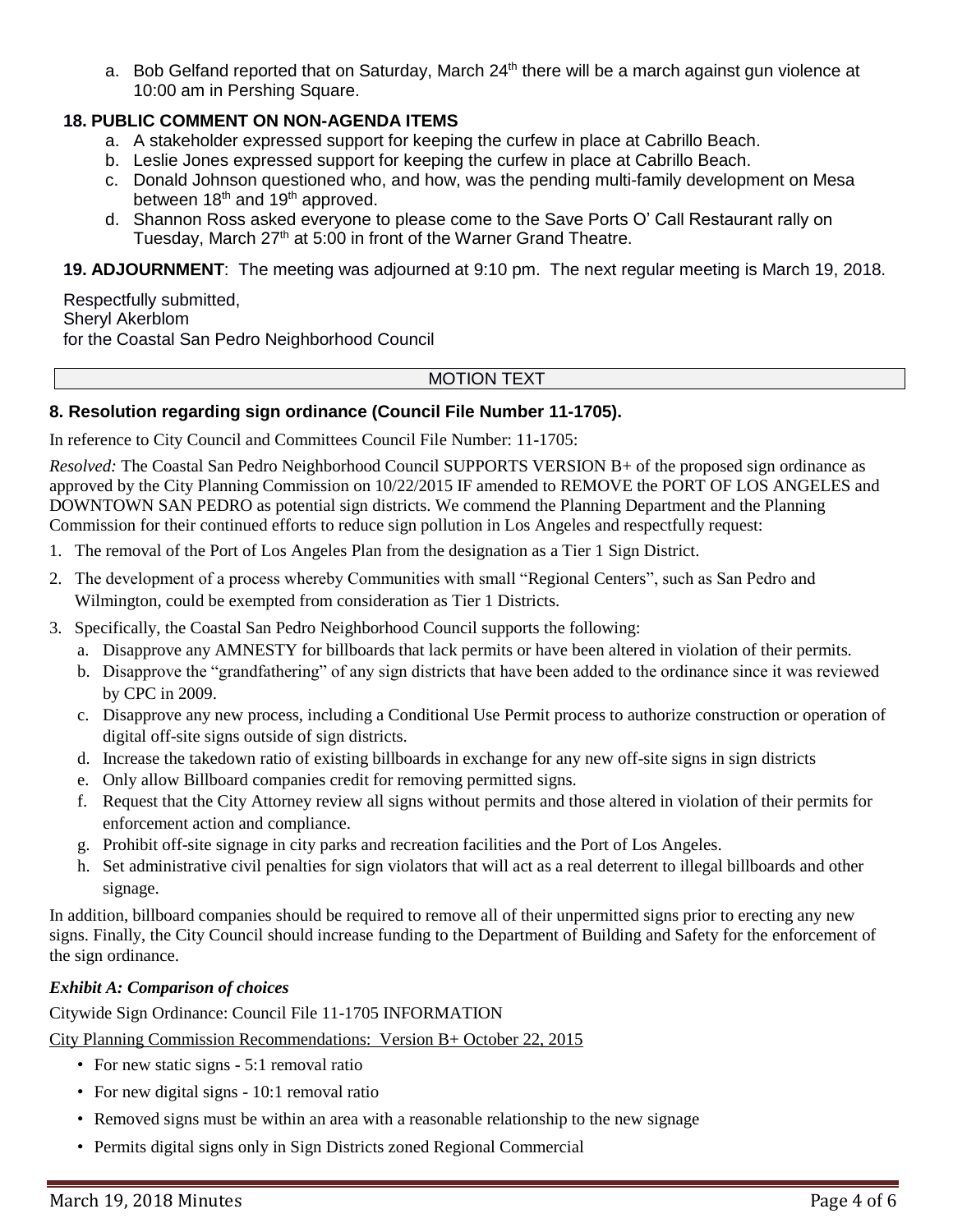- Digital signs must be at least 500 feet from residential areas
- Establishes December 16, 2014 as cutoff date for grandfathering Sign Districts
- Prohibits billboards on city property and in city park

PLUM Proposed Ordinance Dec. 12, 2017

- Reduces take-down ratio for static signs to 2:1
- Reduces take-down ration for digital signs to 2:1
- Varying takedown ratio with a sliding scale of payments to a fund for neighborhood improvements (50% to council office, 50% to general fund)
- Allows digital signs outside of Sign Districts on any commercial site with 150 feet of street frontage
- Digital signs must be 100 feet from residential areas
- Allows on-going grandfathering of Sign Districts
- Signs are limited by height and size, but can get "relief" to add up to 20% taller or larger.
- No prohibition of billboards in city parks

# ADDENDUM TO MINUTES

Bezmalinovich, Augie <ABezmalinovich@portla.org> To:sakerblom@yahoo.com Cc: Octaviano Rios

Re: FW: March 12th Meeting Minute correction

Hi Sheryl,

FYI - I sent an e-mail to all members of the 3 San Pedro NCs asking them to make changes to their minutes (similar to the e-mail shown below). The environmental portion of my report from last month did not show up on any of the 3 SP NC meeting minutes and I know that I report on this. Anything that you can do to get this error corrected would be greatly appreciated. Thanks, Augie

**From:** Bezmalinovich, Augie **Sent:** Monday, April 09, 2018 3:22 PM **To:** Bezmalinovich, Augie <ABezmalinovich@portla.org> **Cc:** Octaviano Rios <octaviano.rios@lacity.org> **Subject:** March 12th Meeting Minute correction

Dear Northwest San Pedro Neighborhood Councilmember,

I hope all is well and that you had a great weekend! I'm planning on attending tonight's meeting and I had a chance to read last month's minutes and noted that there were 2 very important details were left out of my report in which I reported at your March  $12<sup>th</sup>$  meeting. Please, I would like to have the following added to the minutes under my report. Please contact me if you have any questions or concerns….

# *A Draft Initial Study/Mitigated Negative Declaration for Berths 238-239 (PBF Energy – formally*

*ExxonMobil) - has be released on Friday, March 2, 2018 for a 30-day public review and comment period. The Draft IS/MND can be found on the Port's website at [www.portofla.org](http://www.portofla.org/) and it evaluates the potential environmental impacts associated with compliance with the Marine Oil Terminal Engineering and Maintenance Standards (MOTEMS), as required by the State Lands Commission. The MOTEMS are comprehensive*